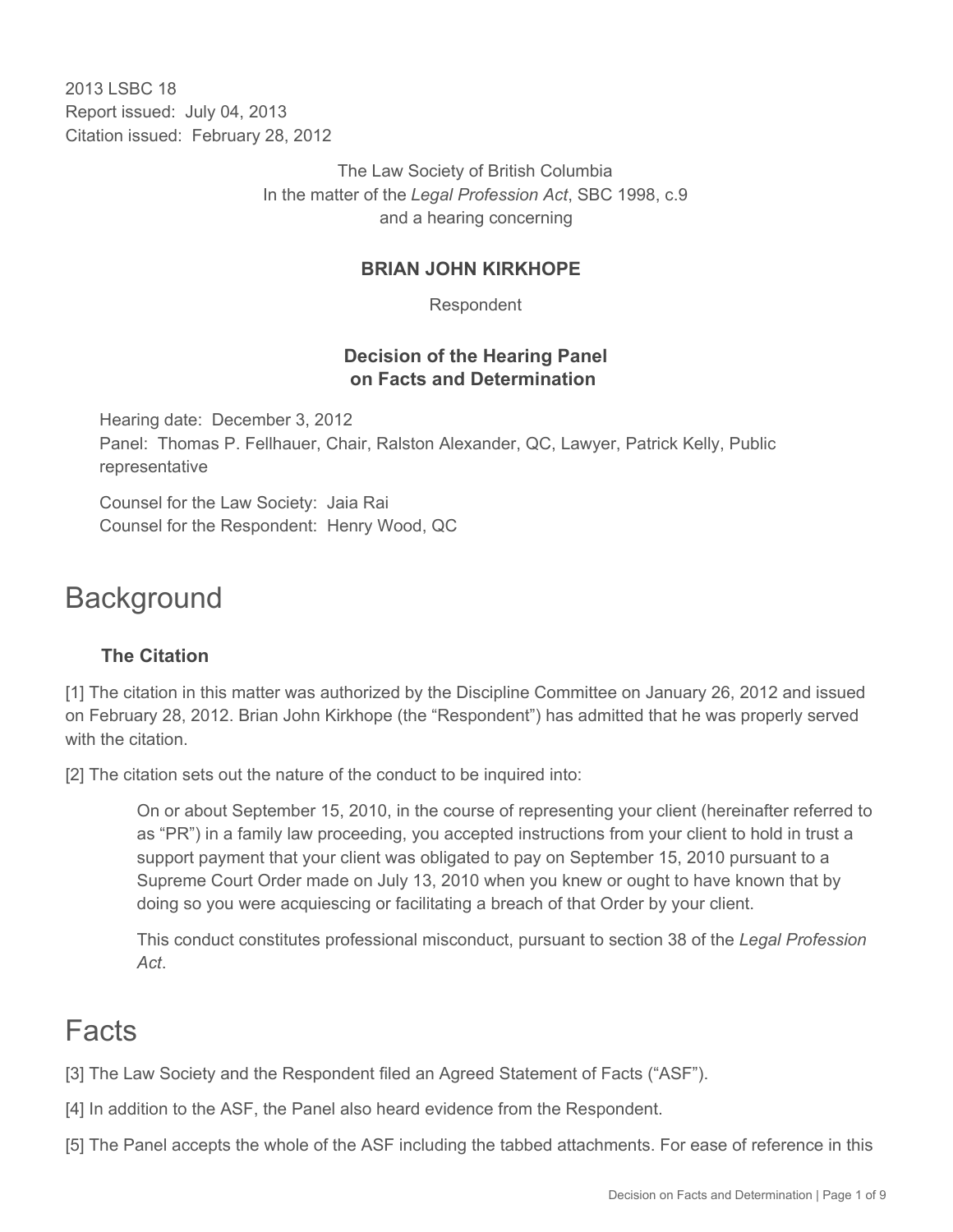hearing report, we are summarizing below some of the facts set out in the ASF.

1. Mr. Kirkhope was called and admitted as a member of the Law Society on August 31, 1990.

2. Mr. Kirkhope practises primarily in the area of general civil litigation, including family law.

3. Mr. Kirkhope represented PR in family law proceedings involving PR's former spouse, ("MR"). MR was represented by counsel.

4. The issues between the parties included spousal support and division of assets. Prior to January 2010, the parties reached an agreement whereby PR would pay to MR interim spousal support in the amount of \$1,800 per month.

5. Mr. Kirkhope wrote to counsel for MR on January 12, 2010 to advise that PR was unable to make the payments. As a consequence, counsel for MR advised that MR would be proceeding with her claim for retroactive interim spousal support.

6. The application for interim spousal support (and a cross-application seeking orders for asset valuations) was heard on July 12, 2010 in BC Supreme Court. Judgment was reserved to July 13, 2010. On that day, the Judge delivered oral reasons for judgment and made an order (the "July 2010 Order"). The July 2010 Order provided that PR was required to pay monthly interim spousal support payments of \$2,028 commencing on July 15, 2009 (the previous year). Arrears of support were to be dealt with when the assets were divided.

7. Later that day, on July 13, 2010, Mr. Kirkhope sent a reporting email to PR in which he explained the decision and the financial consequences to PR.

8. PR made interim spousal support payments to MR in July 2010 and August 2010, in accordance with the terms of the July 2010 Order.

9. Mr. Kirkhope drafted the July 2010 Order and delivered it to counsel for MR by letter dated July 22, 2010. This draft of the July 2010 Order contained several omissions that were subsequently included in the entered order, but do not particularly affect the obligation to pay monthly interim spousal support.

10. On August 13, 2010, Mr. Kirkhope wrote to counsel for MR to request a signed copy of the July 2010 Order, amongst other things.

11. Counsel for MR responded by letter dated August 25, 2010. In that letter, she wrote:

Upon review of your draft Order we have noted some discrepancies and are awaiting a copy of the transcript of the Reasons for Judgment order by [the Judge] to arrive.

As at today's date no transcript was available from the court file.

12. On September 10, 2010, Mr. Kirkhope spoke with counsel for MR on the telephone regarding the delay in signing the July 2010 Order and was advised that the transcript of the Reasons for Judgment had not yet been received. He also asked counsel for MR to obtain her client's instructions regarding settlement of the remaining issues.

13. PR was also required to make a spousal support payment to MR on September 15, 2010 (the "September 15 Spousal Support Payment") pursuant to the terms of the July 2010 Order. Instead of making the September 15 Spousal Support Payment, PR delivered the funds to Mr. Kirkhope to hold in trust.

14. On September 15, 2010: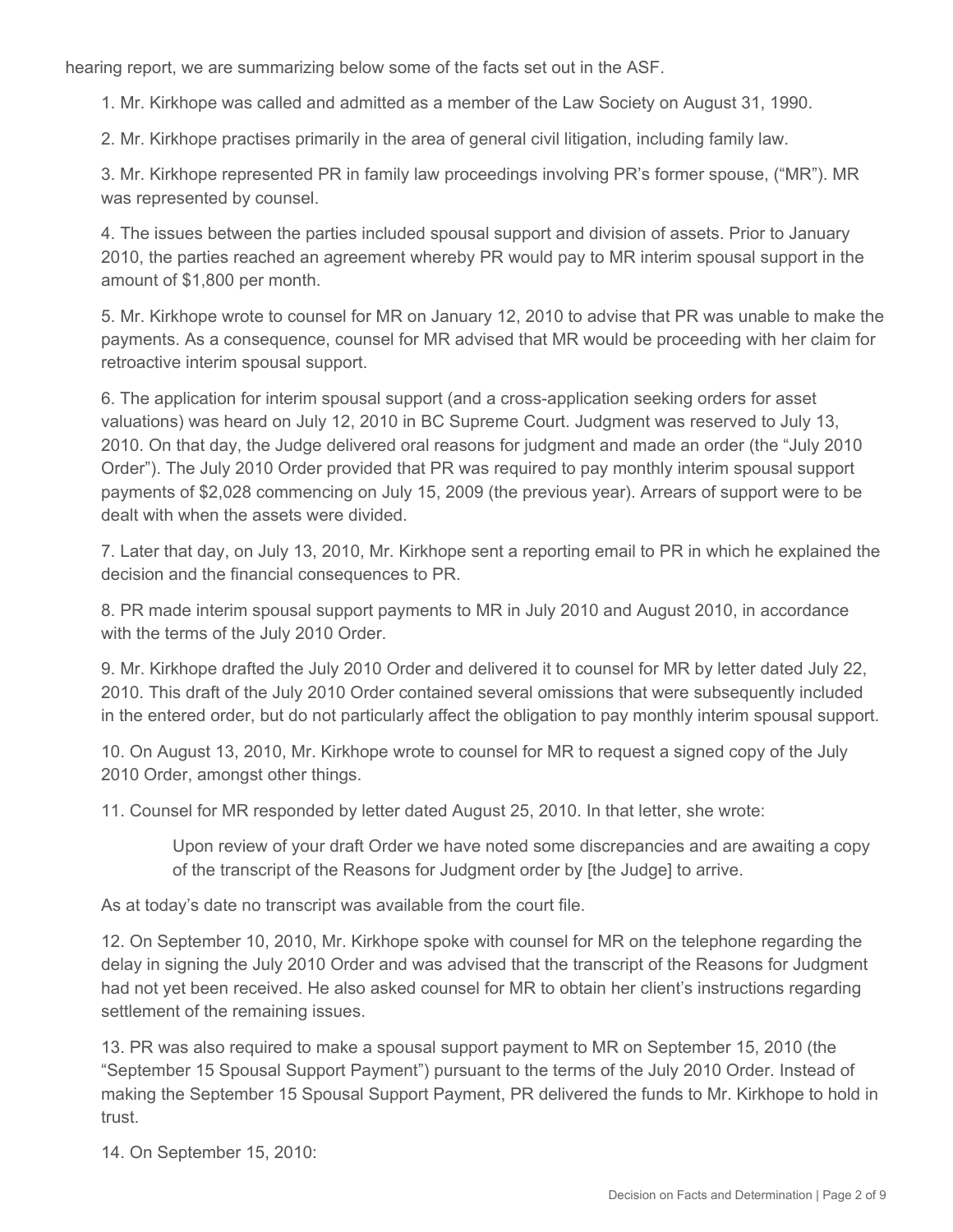(a) Mr. Kirkhope received the following email from PR:

 $\ldots$  Payment to [MR] this month = \$2,028 - \$102.07 = \$1,925.93.

As you know, I believe that this month I should be paying [MR] \$369,600.00 in full and final settlement, but in the meantime I shall bring in a cheque for \$1,925.93, for you to hold as agreed.

(b) Mr. Kirkhope met with PR and accepted instructions from PR to hold the September 15 Spousal Support Payment in trust and accepted from PR a cheque in the amount of \$1,925.93 which he deposited into his trust account.

(c) Mr. Kirkhope wrote a letter dated September 15, 2010 to counsel for MR in which he stated:

…

However, you still have not commented on the overall issue remaining between our clients. That is, whether the pension and house division proposed by my client is acceptable? This proposal was before the Court in mid-July, although the concept was first suggested to your client about a year ago. In my client's view, MR has had sufficient time to respond to the proposal.

To that end, he has instructed me to receive a cheque for his September spousal support payment and to hold same in trust. He feels that he should be making an equalization payment today – not a spousal support payment.

He also feels that your client's silence on the proposal is planned, to cause him ongoing monthly expense, rather than concluding all issues between them in a timely manner.

You and I did speak about this proposal on September 10 and I was planning to contact you at the end of this week to determine if you had instructions. PR's instructions of today have necessitated this earlier-than-planned communication.

[emphasis added]

15. When she did not receive the September 15 Spousal Support Payment, MR made a complaint to the Law Society by letter dated September 22, 2010 (the "Complaint").

16. On September 29, 2010, counsel for MR responded to Mr. Kirkhope's September 15, 2010 letter and other communications regarding settlement. In that letter, she took the position that PR was in contempt of the July 2010 Order.

17. On October 1, 2010, a staff lawyer at the Law Society telephoned Mr. Kirkhope and advised him of the Complaint. Following that call, Mr. Kirkhope contacted PR and issued PR a cheque for \$1,925.93 from his trust account. PR then promptly made the payment to MR representing the September 15 Spousal Support Payment.

18. The terms of the July 2010 Order were settled by the parties on October 27, 2010 and the July 2010 Order was entered on October 28, 2010. Mr. Kirkhope provided a copy of the entered July 2010 Order to counsel for MR on the same date. The issues between the parties were resolved by way of a final order made by consent on December 6, 2010.

[6] In the course of the Law Society's investigation of the Complaint, the Respondent provided his written answers to the Law Society. In his letter to the Law Society dated November 29, 2011 (attachment 26 to the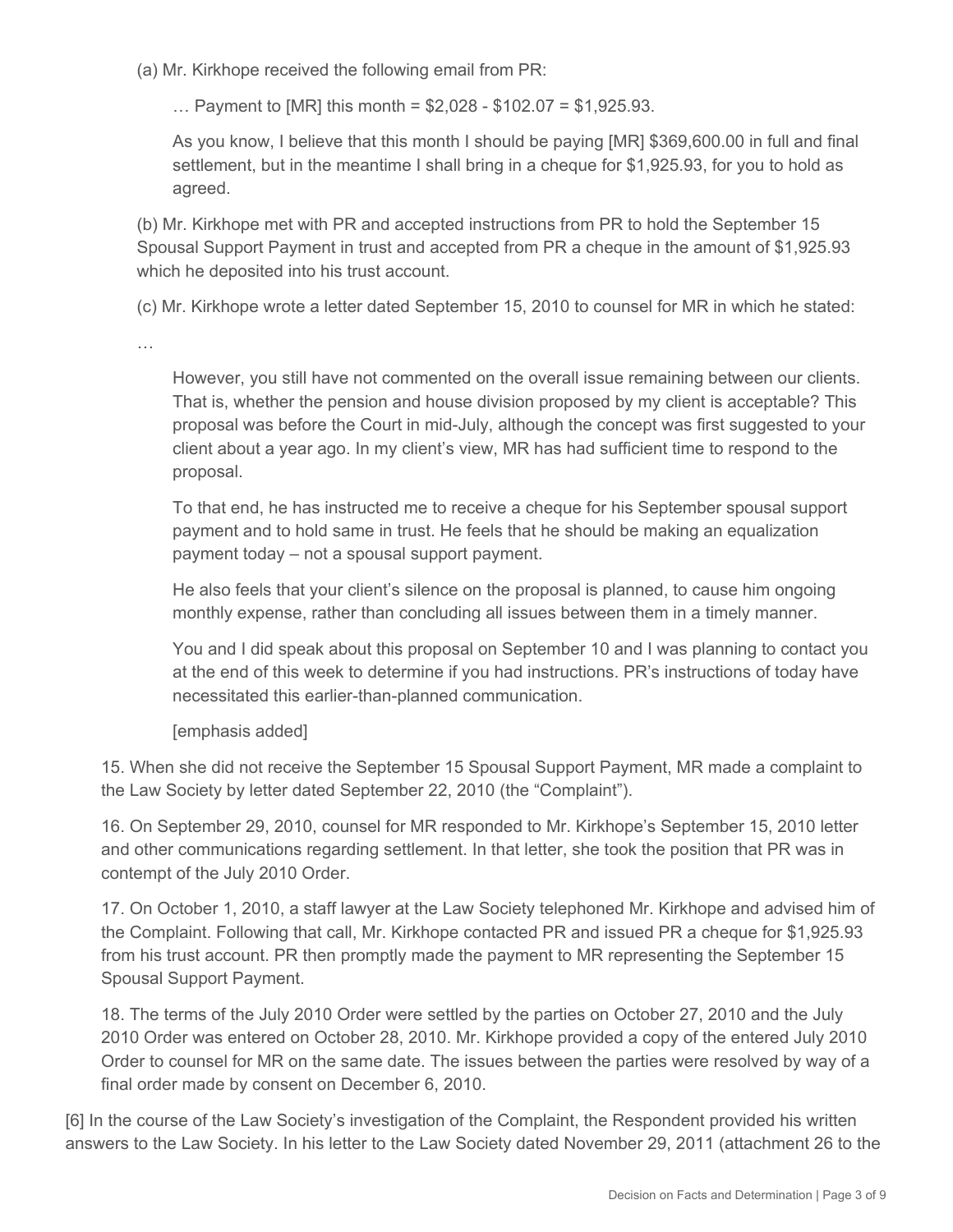ASF), he provided his explanation for why he did not pay the September 15 Spousal Support Payment to MR. Much of that explanation is protected by solicitor-client privilege and cannot be quoted in this decision.

[7] In his testimony before the Panel, the Respondent confirmed that his position was as set out in his responses to the Law Society which were attached to and included as part of the ASF.

#### **ISSUES**

#### **Issue 1**

[8] On September 15, 2010, was there a court order in effect that required PR to pay interim spousal support to MR commencing on the July 15, 2009 and continuing on the 15 day of each and every month thereafter until further order of the Court?

#### **Issue 2**

[9] If Issue 1 is answered in the affirmative, was the Respondent acquiescing or facilitating a breach of the July 2010 Order when he accepted instructions from PR to hold in trust the support payment that PR was obligated to pay on September 15, 2010?

#### **Issue 3**

[10] If Issues 1 and 2 are answered in the affirmative, did the Respondent do so when he knew or ought to have known that by doing so he was acquiescing or facilitating a breach of the July 2010 Order by PR?

#### **Issue 4**

[11] If Issues 1, 2 and 3 are answered in the affirmative, does the Respondent's conduct constitute professional misconduct?

#### **DISCUSSION**

#### **Issue 1**

[12] From the ASF, it is clear that the July 2010 Order delivered orally on July 13, 2010 was effective immediately. The terms of the July 2010 Order provided that PR was obligated to pay to MR monthly interim spousal support commencing on July 15, 2009 and continuing on the 15 day of each and every month thereafter until further order of the Court.

[13] The Panel also noted that the final entered July 2010 Order did not substantially differ from the draft July 2010 Order that the Respondent prepared with respect to the obligation to pay monthly interim spousal support payments.

[14] The Panel also noted that the Respondent did not raise with counsel for MR the issue of the obligation to pay at any time.

[15] The Panel finds that the provisions of the July 2010 Order were sufficiently clear as at September 15, 2010 and that the terms of the July 2010 Order did obligate PR to make a monthly interim spousal support payment on September 15, 2010. The Panel accepts the Law Society's position that, under the terms of the July 2010 Order, the arrears provision of the July 2010 Order only pertained to "unpaid back support" prior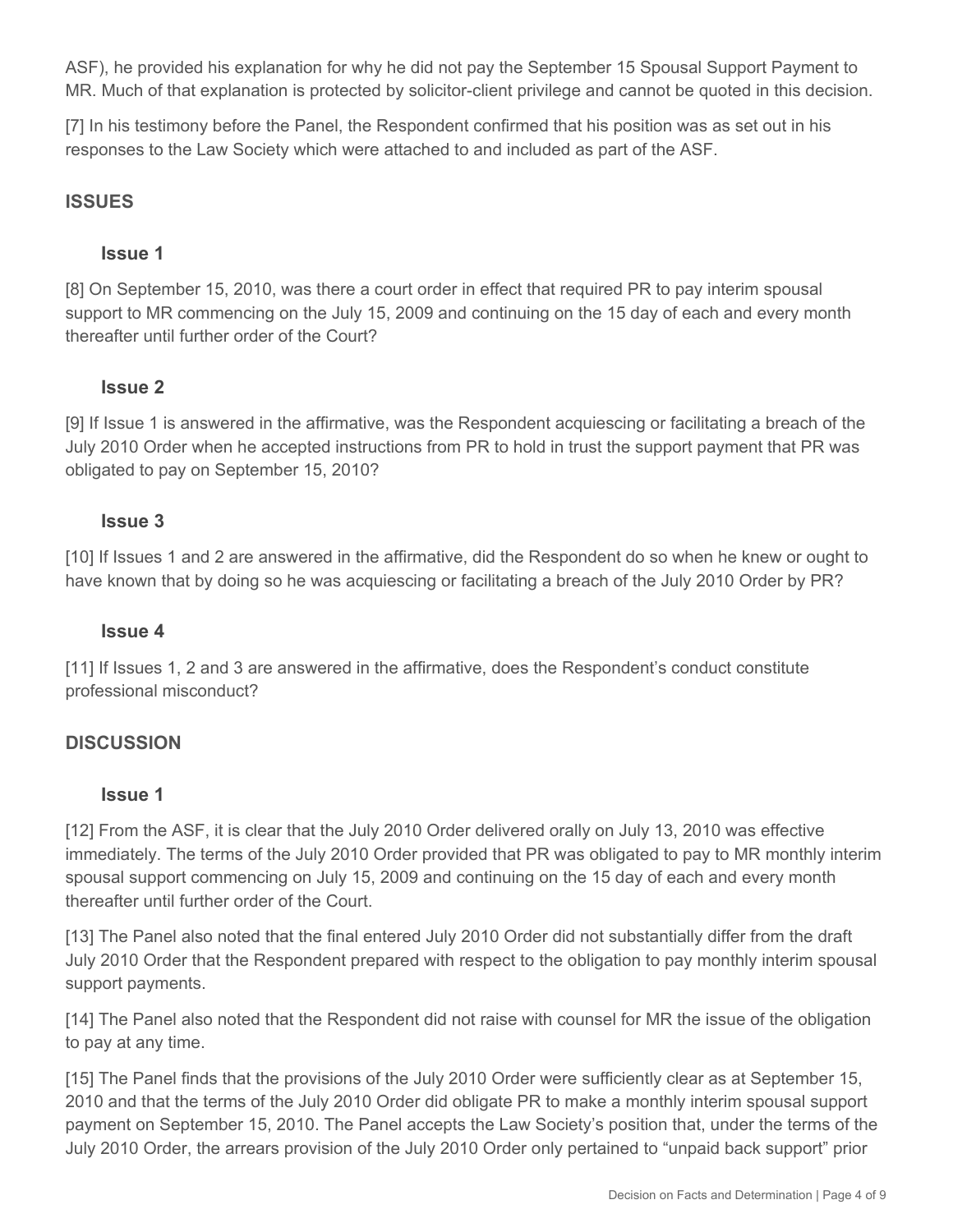to the July 2010 Order and that the purpose of the July 2010 Order requiring payment of interim spousal support would be rendered meaningless if it permitted PR to pay no monthly spousal support until the assets were divided.

[16] The Panel finds Issue 1 is answered in the affirmative.

### **Issue 2**

[17] According to the ASF, the Respondent accepted instructions from his client to hold the September 15 Spousal Support Payment in trust and accepted from his client, PR, a cheque in the amount of \$1,925.93 which he deposited into his trust account.

[18] The Respondent did not deliver the September 15 Spousal Support Payment that he received in his trust account to MR or counsel for MR.

[19] The Respondent knew that his client did not intend to make an additional payment to MR to satisfy the September 15 Spousal Support Payment to MR.

[20] The Respondent confirmed this plan in his letter to counsel for MR dated September 15, 2010:

To that end, he has instructed me to receive a cheque for his September spousal support payment and to hold the same in trust. He feels that he should be making an equalization payment today – not a spousal support payment.

He also feels that your client's silence on the proposal is planned, to cause him ongoing monthly expense, rather than concluding all issues between them in a timely manner.

[21] The Respondent held the September 15 Spousal Support Payment to MR in his trust account until October 1, 2010 when a staff lawyer at the Law Society telephoned him about the Complaint.

[22] The Panel finds that:

(a) by accepting instructions from his client to hold the September 15 Spousal Support Payment in trust,

(b) by accepting from the client a cheque in the amount of \$1,925.93, which he deposited into his trust account, and

(c) by not paying that amount to MR or to counsel for MR on September 15, 2010,

the Respondent was acquiescing or facilitating a breach of the July 2010 Order by his client.

[23] The Panel finds Issue 2 is answered in the affirmative.

#### **Issue 3**

[24] The Respondent says that he did not believe that his client had an obligation to make a monthly spousal support payment on September 15, 2010.

[25] However, there are other instances in which the Respondent has made statements that do not support this view.

[26] On July 13, 2010 (which was the same day as oral reasons for the July 2010 Order were delivered) the Respondent sent an email reporting to his client.

[27] This email was written and delivered to the client very shortly after the hearing and the Respondent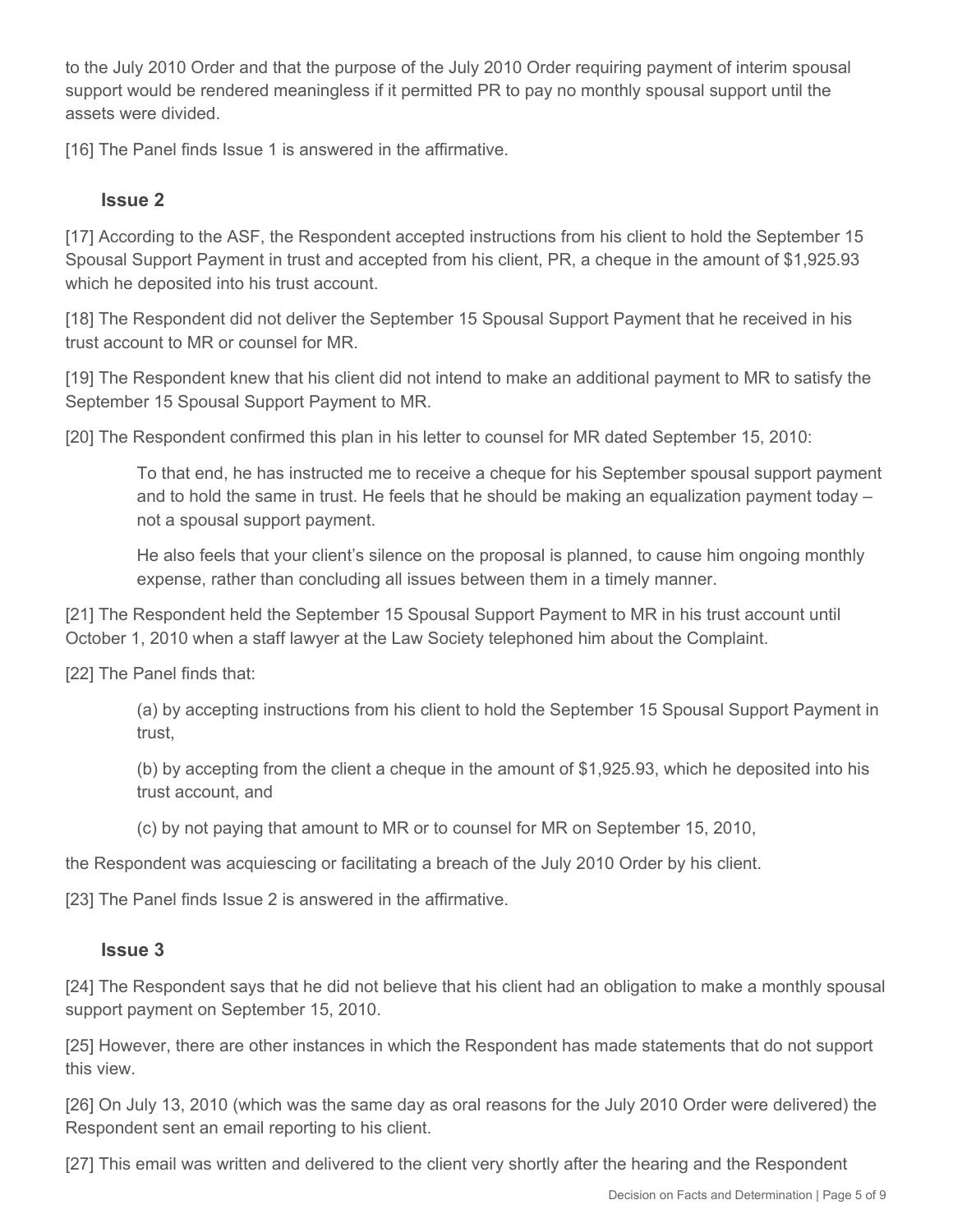states that it is his usual practice to report on the outcome of a hearing immediately after the hearing. From this, we conclude that this email represented the Respondent's belief as to what had been ordered and what the consequences of the July 2010 Order were. The fact that the Respondent does a rough calculation of the impact of the July 2010 Order on his client's monthly cash flow indicates that the Respondent believed that his client had an unequivocal obligation to make these monthly payments.

[28] The Respondent acknowledged in his November 29, 2011 response to the Law Society that MR would have been able to garnishee his trust account. In saying that, the Respondent must have believed that the interim spousal support payment obligations within the July 2010 Order gave MR the right to garnishee his trust account. If there was not a legal obligation to pay spousal support, then MR would not have been able to garnishee his trust account.

[29] In addition, it is clear from the communications between the Respondent and PR, and from the Respondent's November 29, 2011 letter to the Law Society that PR was very reluctant to make these interim spousal support payments. It is also clear that PR believed that an agreement as to the division of assets was actually in place, when in fact there was no such agreement.

[30] On September 15, 2010 the Respondent received an email from his client which stated:

... Payment to [MR] this month =  $$2,028 - $102.07 = $1,925.93$ .

As you know, I believe that this month I should be paying [MR] \$369,600.00 in full and final settlement, but in the meantime I shall bring in a cheque for \$1,925.93, for you to hold as agreed.

There was no final agreement or settlement. Yet it appears that the Respondent did not attempt to clear up this misunderstanding by his client.

[31] In his letter dated November 29, 2011 to the Law Society, the Respondent says he considered the consequences of non-compliance of the July 2010 Order:

I was concerned that he was going to refuse to pay anything and, anticipating that more courts applications were likely to be necessary down the road, as his counsel I wanted to avoid anything that might be interpreted as blatant non-compliance …

This shows that the Respondent turned his mind to the fact that non-payment of interim monthly spousal support would be interpreted as non-compliance by his client.

[32] The Respondent relies on a July 16, 2010 email to his client as evidence that on September 15, 2011 the Respondent believed that the reference to arrears in the July 2010 Order permitted the non-payment of the September 15 Spousal Support Payment. However, this email is a response to a hypothetical question from PR and does not provide us with compelling evidence of the Respondent's beliefs on September 15, 2010. At best, the Respondent's explanations in his emails and in his responses suggest unclear thinking on his part. For example, the Respondent appears to have concluded that taking the September 15 Spousal Support Payment and holding it in his trust account was somehow acceptable because it might avoid a breach by his client.

[33] In addition, the Respondent immediately returned the September 15 Spousal Support Payment to his client on October 1, 2010 after being contacted by the Law Society. Although the Respondent used words to the effect of "when the Law Society tells you to do something, you do it", it suggests to the Panel that the Respondent did not feel strongly that his beliefs were correct.

[34] We find that the Respondent's belief that holding the funds in trust was not a breach of the July 2010 Order was not a reasonable belief.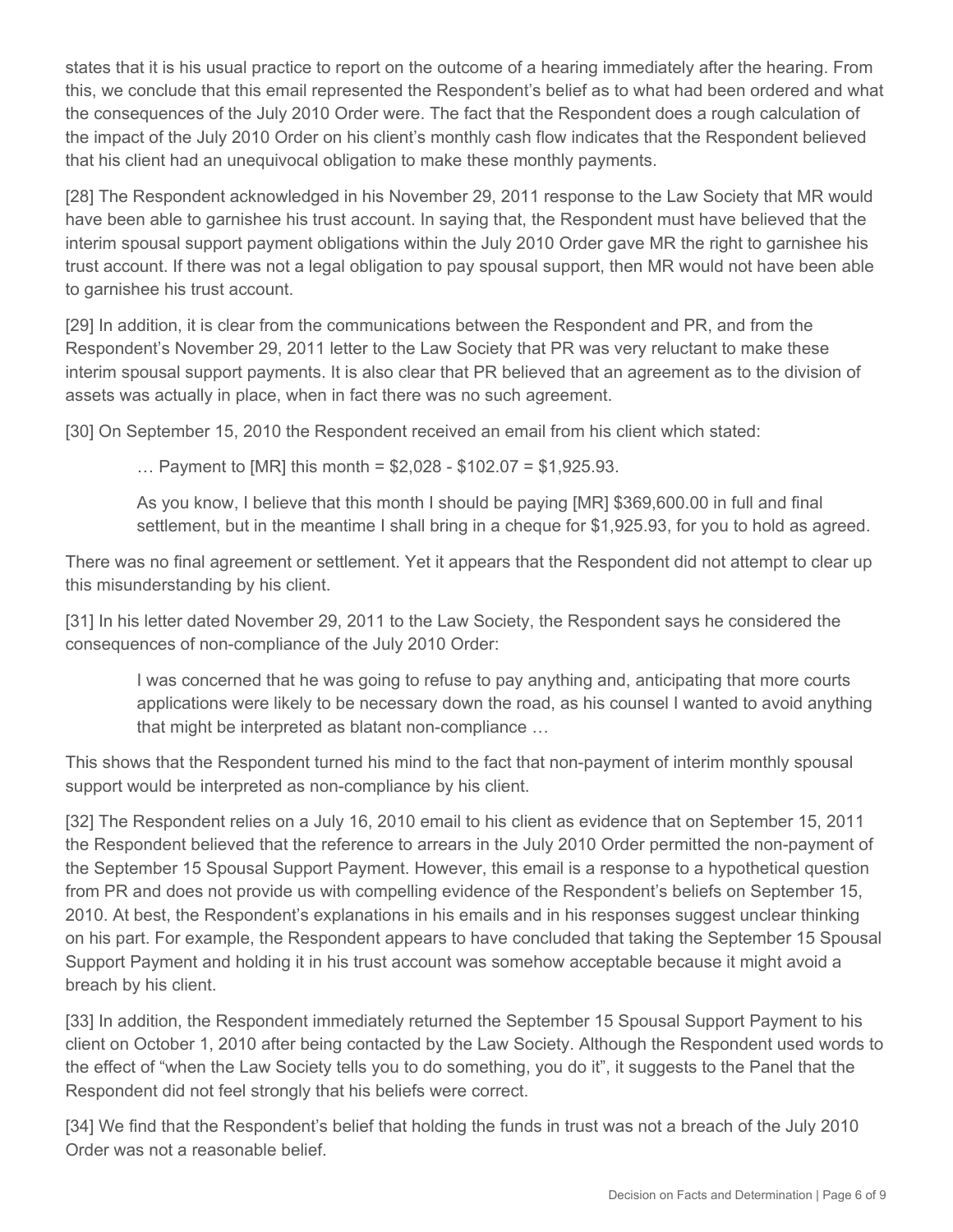[35] We find that the Respondent was under constant pressure from his client to settle this matter. There are numerous instances in the statements made by the Respondent and in the notes and emails between the Respondent and his client that indicate that the client was angry and frustrated with the pace of the proceedings and suggest that the Respondent was responding in a way to redirect and deflect that anger and frustration.

[36] It is clear from the Respondent's explanation to the Law Society in his letter dated November 29, 2011 that the strategy employed by the Respondent and his client was to use the non-payment of the September 15 Spousal Support Payment as leverage to compel MR and counsel for MR to respond more quickly to their settlement proposal on the division of assets so that the interim spousal support payments would end.

[37] The Respondent has stated that he did not know that his actions constituted a breach of the July 2010 Order. However, the Panel finds that, even if the Respondent did not know that, the Respondent should have known that non-payment of the September 15 Spousal Support Payment was a breach of the July 2010 Order and further that his participation in that breach was improper.

[38] The Panel finds that Issue 3 is answered in the affirmative.

### **Issue 4**

[39] The test for professional misconduct is the "marked departure" test set out in *Law Society of BC v. Martin*, 2005 LSBC 16 ("*Martin*"). In particular, the test as set out in Martin is as follows:

Whether the facts as made out disclose a marked departure from the conduct the Law Society expects from its members; if so, it is professional misconduct.

[40] There is a second component to the test in *Martin* that requires attention in order to properly apply the test. The impugned behaviour being a "marked departure" from the conduct the Law Society expects of its members must also amount to gross culpable neglect of the member's duties as a lawyer. This requires more than simple negligence. There must be an element of advertence to the wrongdoing.

[41] Counsel for the Law Society and counsel for the Respondent both referred the Panel to the decision of a Bencher Review Panel in *Law Society of BC v. Scholz*, 2009 LSBC 33. That review affirmed the decision of a hearing panel's finding that releasing, without consent, funds that were required to be held pursuant to a Court Order constitutes professional misconduct.

[42] The Bencher Review Panel quoted the hearing panel on penalty as follows:

All citizens have a duty to observe Court Orders. This is particularly true for members of the Law Society, who are Officers of the Court and owe a duty to maintain the integrity of our legal system. Courts and Court Orders are at the core of our legal system.

[43] It is the view of this Panel that there is no circumstance in which a member of the Law Society can lawfully participate in a program that has as an outcome of the intentional breach of a Court Order.

[44] Accordingly, the Respondent's active participation in his client's strategy to withhold payment of the September 15 Spousal Support Payment as motivational leverage was entirely inappropriate.

[45] In support of the proposition that a lawyer may not rely on instructions from a client to justify improper behaviour, counsel for the Law Society referred to the decision of the hearing panel in *Law Society of BC v. McCandless*, 2010 LSBC 03, in which the hearing panel stated (at paragraph [56]):

The Respondent was not at liberty to ignore his professional obligations simply because of TIC's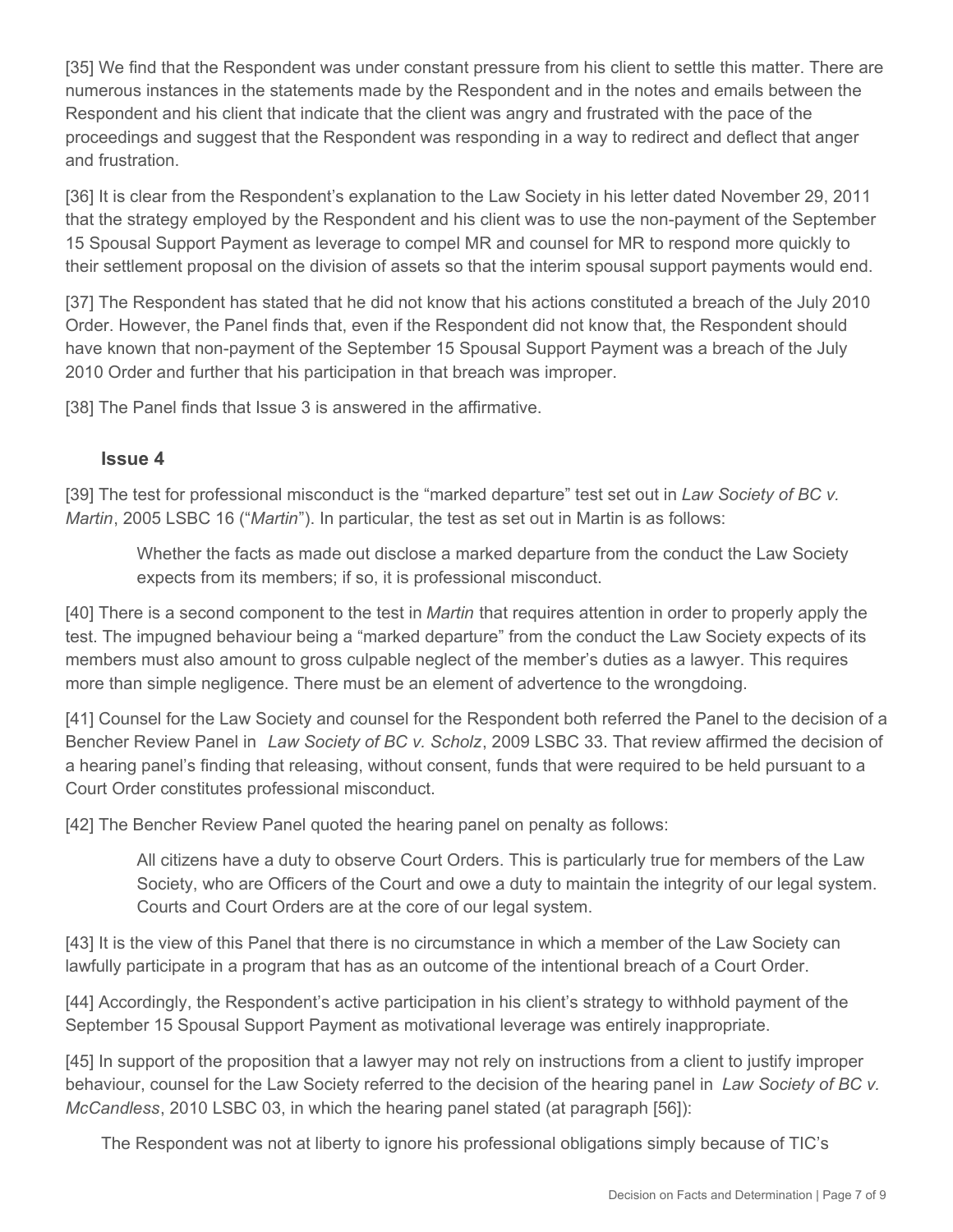instructions. That principle is drawn from *Law Society of Upper Canada v. Di Francesco*, [2003] LSDD No. 44. That panel held at paragraph 26 that:

The member had an obligation not to allow himself to be a mere unquestioning instrument of his client's wishes …

[46] It is accordingly our view that when, as in the situation before this Panel, a client asks his or her lawyer to do something that is inconsistent with the lawyer's professional obligations, that lawyer must say no. There is no flexibility on this issue.

[47] The decision of the Benchers on Review in *Re: Lawyer 12*, 2011 LSBC 35 ("*Lawyer 12*") is the most recent statement by the Benchers of the test for professional misconduct.

[48] Both the majority and the dissent (on other grounds) of the Bencher Review Panel in *Lawyer 12* agreed that the *Martin* test of a marked departure from expected behaviour required, in addition, an element of culpable neglect.

[49] With this determination, both majority and dissenting decisions in *Lawyer 12* agreed that if the "marked departure" alleged was the result of events beyond the lawyer's control or the result of an innocent mistake, it was likely not a marked departure after all. In that outcome, the culpable neglect component of the *Martin*  test was affirmed.

[50] We have considered the decision of the Bencher Review Panel in *Re: Lawyer 10*, 2010 LSBC 02 ("*Lawyer 10*") on the test for professional misconduct. To the extent that the application of the *Lawyer 10*  reasoning would yield a different result on the facts of this case, this Panel states a preference for the reasoning in *Lawyer 12* and *Martin*.

[51] We adopt and reiterate the reasoning of the dissent decision in *Lawyer 12*. In this regard the dissenting Benchers were in accord with the majority - it was on the application of the test to the facts that the dissent was developed. The test (for professional misconduct) was articulated in *Lawyer 12* at paragraphs [50] and [51] as follows:

*Martin* describes the threshold as gross culpable neglect. That is to say that the culpability is of an aggravated character and not a mere failure to exercise ordinary care.

If the conduct of the lawyer falls into the latter category then it is not a marked departure from the norm, and thus the lawyer cannot be found to have committed professional misconduct. If the conduct rises to the level of the former category, then there must be a finding of professional misconduct and there is no need to look any further.

[52] The Panel finds that the Respondent's indifferent approach to and demonstrated lack of respect for the effect of a Court Order evidences a marked departure from the conduct that the Law Society expects of its members.

[53] We are also satisfied that the Respondent has demonstrated, in his responses to the Law Society and in his evidence provided to this Panel at the hearing, the necessary degree of gross culpable neglect to support a finding of professional misconduct.

[54] This Panel finds that the Respondent's conduct, disregard of the July 2010 Order and his participation in his client's strategy to withhold the September 15 Spousal Support Payment in order to "motivate" opposing counsel and MR meets the threshold as gross culpable neglect and therefore constitutes professional misconduct.

[55] This Panel finds that Issue 4 is answered in the affirmative.